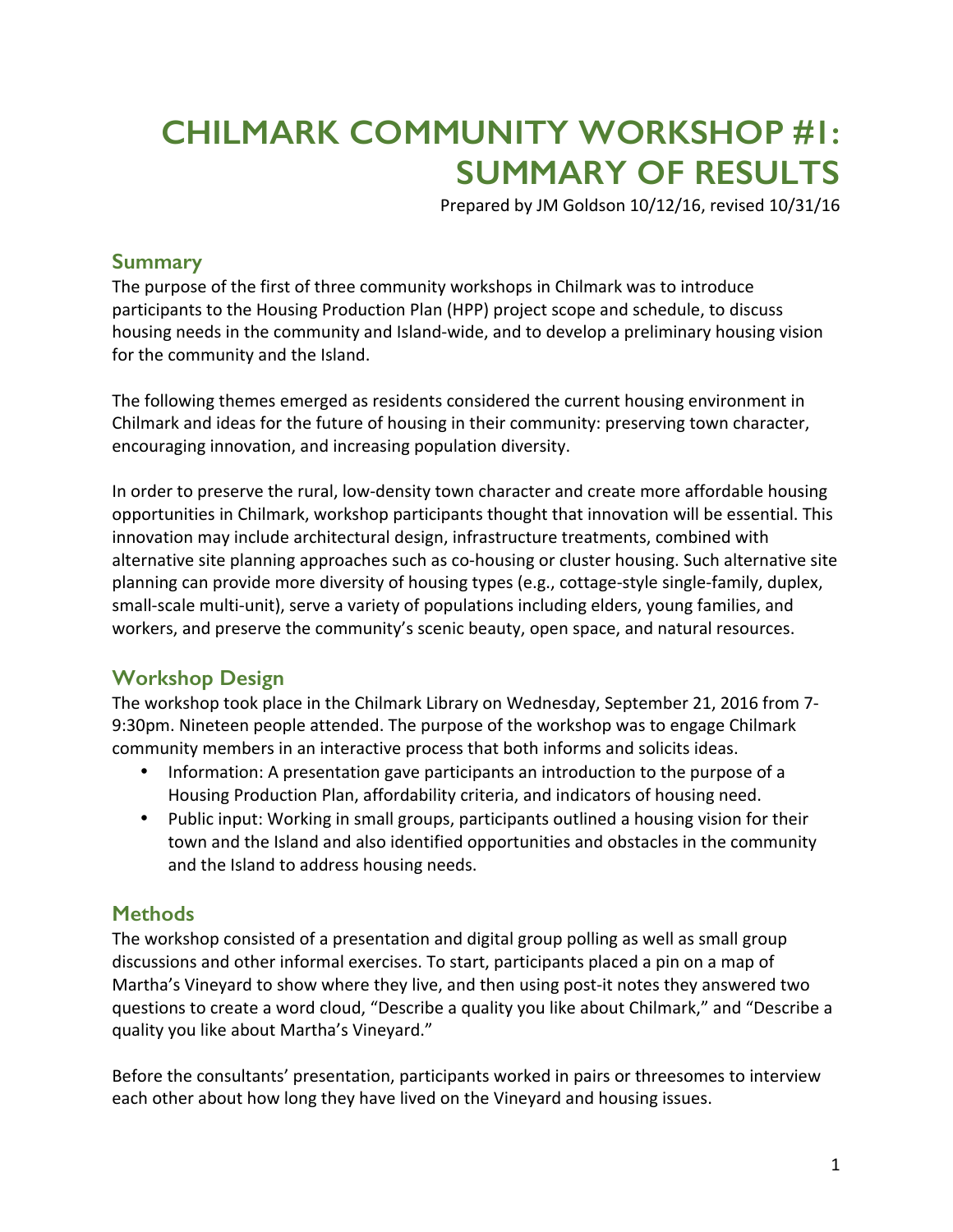Consultants Jennifer Goldson and Judi Barrett described the purpose and process of creating a Housing Production Plan and re-enforced the need for community insight and input into the process. The presentation also included preliminary findings from the recently completed draft Housing Needs Assessment, as well as digital group polling.

After the presentation, participants worked for one hour in small groups of 4-8 on three discussion topics. To start, participants discussed the presentation they heard and considered the information together as a group-- What was a surprise to them? What unanswered questions were they left with? Next, the groups developed a vision of their community and the Island with a range of housing options that satisfy the needs of multiple groups and users. What would that look like?

Lastly, groups identified the real-world opportunities and obstacles to achieving this vision. At the close of the workshop, a representative from each table presented some of the ideas their group identified.

#### **Interviews**

The interviews consisted of five questions designed to record how long participants have lived on the Vineyard and in this community, and how their housing needs may have changed over that time. In addition, the questions captured participants' ideas about the differences between the Island's and their community's housing needs.

Participants have been living in Chilmark for as few as one year and as many as seventy-one. Most live and have lived in single family homes for the duration. Most participants who noted that their housing needs have changed over time referred to a need to downsize or move to a home without stairs. A few noted a need to accommodate a growing family with a bigger home.

Respondents identified multiple housing needs including affordable housing that will serve diverse populations like young people, workforce and seniors, and a need for more rental housing. Chilmark is set apart by its rural nature, high cost of land and high percentage of seasonal owners. Participants noted the difficulty in increasing density in the town because of high costs and lack of buy-in from community members.

### **Digital Group Polling**

Group polling enables workshop organizers to get a picture of who participants are and what brought them to the workshop. How long have they lived on the Vineyard? How long have they lived in their current homes? Are they homeowners or renters? Year-round or seasonal? Key polling results in Chilmark were as follows.

Lived on the Vineyard

- Fifty-five percent of respondents have lived on the Vineyard for 20 years or more.
- Twenty percent have lived in the Island for 10-20 years.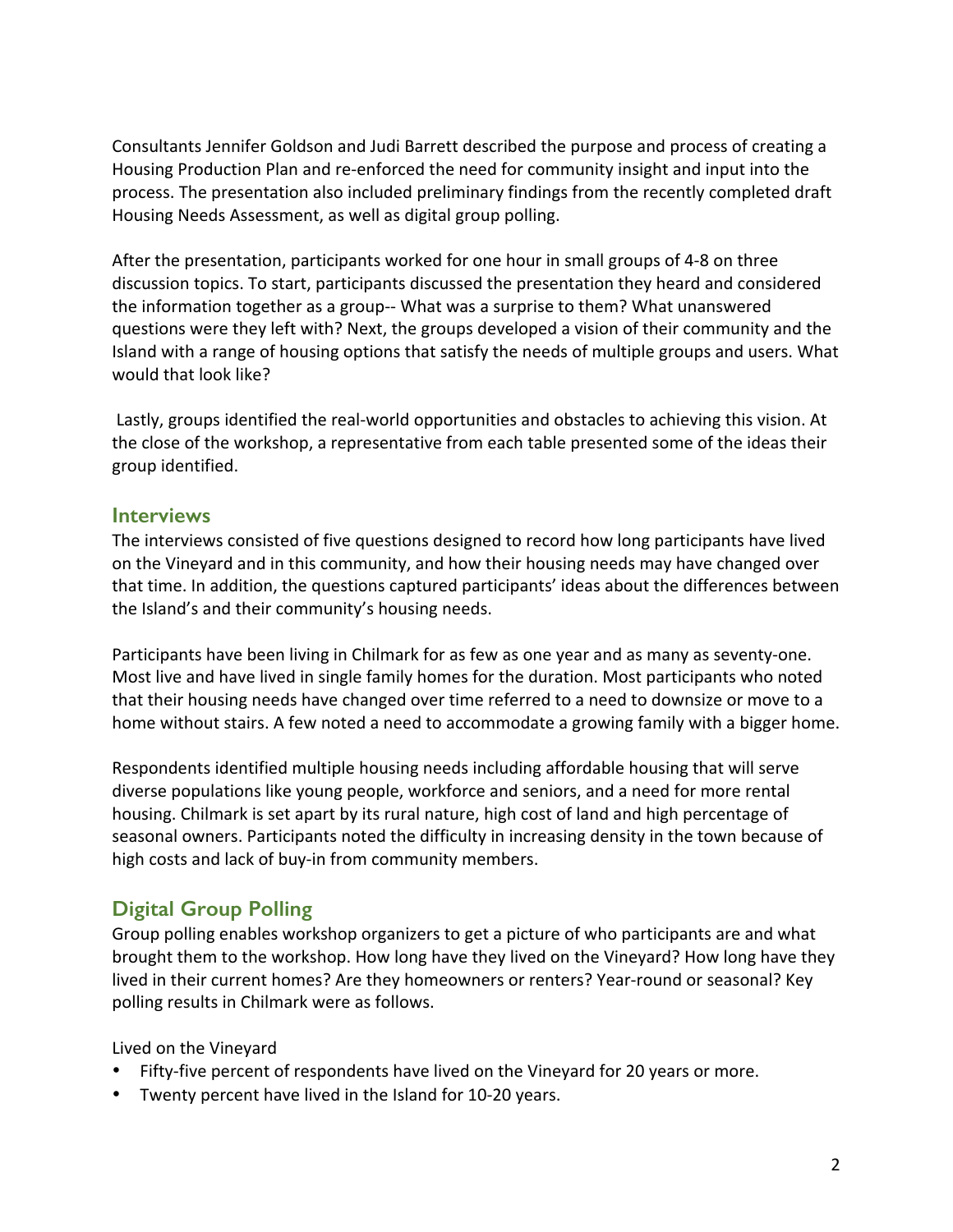• Twenty-five percent have lived on the Vineyard from less than one year up to 10 years.

#### Moved to Current Home

- Twenty-nine percent of respondents moved into their current homes before 1979.
- Thirty-eight percent moved into their current homes between 1980 and 2009.
- Thirty-three percent moved into their current homes since 2010.

#### Own/Rent

- Ninety percent of participants own their own homes and live in them year-round.
- Ten percent of respondents chose "Other."

#### Primary Reason for Attending Workshop

- Fifty-seven percent responded that they attended in order to advocate for affordable housing.
- Twenty-three percent, were there to gather information.
- Ten percent attended in order to protect community integrity.
- Five percent were there to ensure the community's economic vitality.
- Five percent were there to protect open space.

### **Small Group Discussions**

Participants worked in groups of four to eight on three discussion topics. To start, groups considered the information they heard in the presentation (Part A). What surprised them? What questions did they have after the presentation? The second discussion topic (Part B) asked participants to formulate a "perfect-world" vision of housing in their community and the Island as a whole. Finally, in Part C, groups considered what real world opportunities and obstacles exist to help or hinder their vision coming to fruition.

#### **Part A – Debriefing**

After the presentation, participants expressed surprise at the number of their neighbors who are very low income earners and those who are spending 50% of their income on housing costs. Who are these neighbors? Chilmark's housing cost burdened residents and the number of very low income earners are hidden populations. Participants also expressed concern about protecting Chilmark's character while increasing the town's SHI numbers. As in other Island communities, the cost of single family homes and the percentage of seasonal homes are both high and these numbers came as a surprise to participants.

#### **Part B - Visioning**

#### **Chilmark**

Participants noted that Chilmark's housing stock does a poor job meeting the needs of residents. Most notably, housing does not serve a variety of populations well, such as the elderly, young families, and workers. Many of the visions that groups discussed included increasing diversity, from ethnic and age diversity to family and housing types. Groups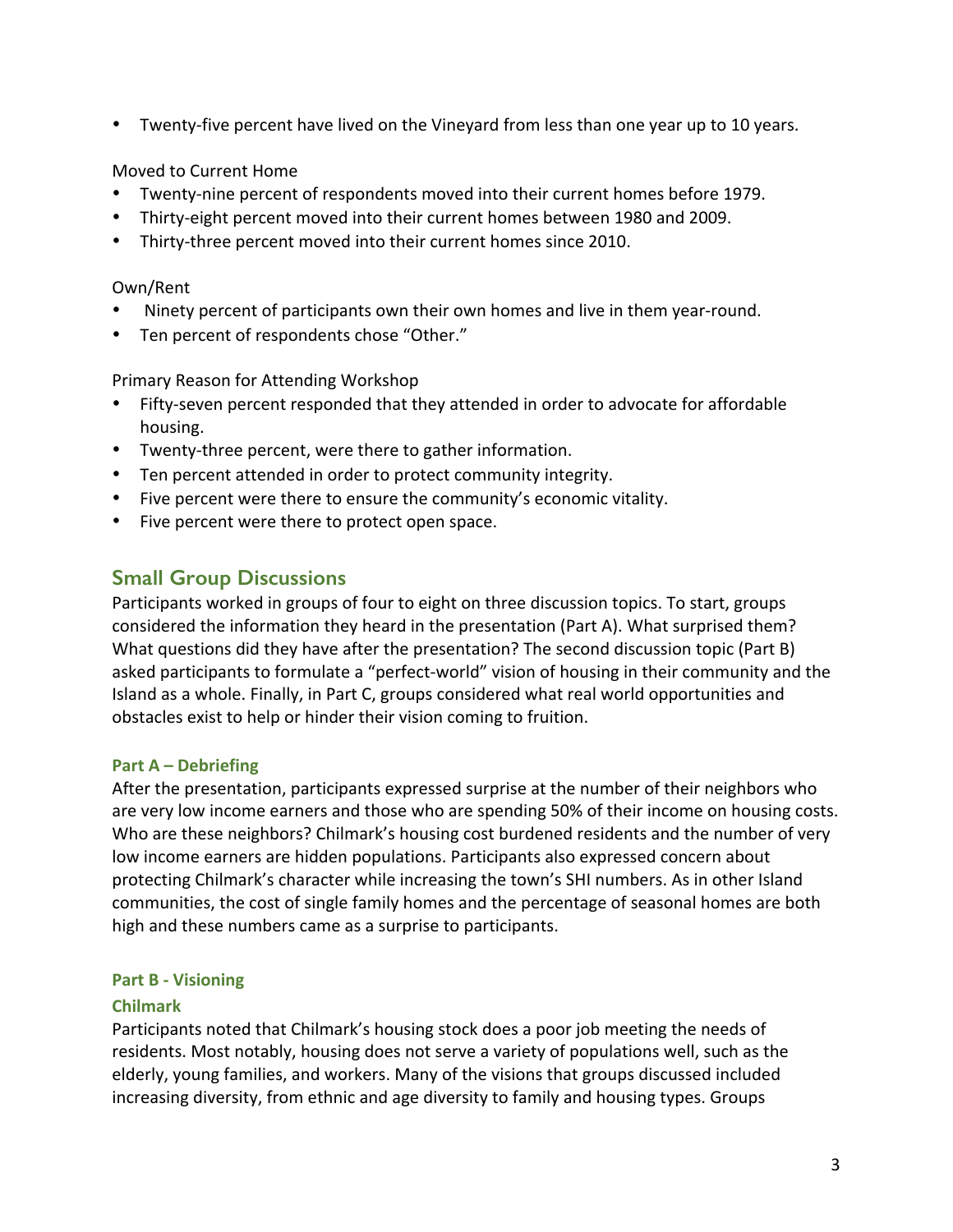envisioned small clusters of housing that would serve a variety of populations and needs, like co-housing, communes, or housing compound with shared services. Increased density through development of multi-unit housing or renovation of large homes into multi-unit buildings was also proposed.

Participants imagined building on town-owned land and using creative tax incentives, zoning changes, and partnerships with organizations like the Land Bank. Some other ideas included campers for seniors and building adjacent to a working farm to both take advantage of the farm products and to reduce friction with neighbors. Finally, participants expressed a desire to ensure that housing be permanently restricted to those who are income eligible and year-round residents.

#### **Island-Wide**

Participants indicated that the Island's current housing stock meets the needs of the population poorly - one table indicated poorly to fairly. Comments noted that the Island is losing teachers, doctors, and administrators due to lack of housing and that there is a primary need for rental housing. In addition, participants commented that there is a need for housing for elderly, summer workers, and homeless people.

Participants imagined an Island with scattered site affordable rental and ownership housing across the island that takes into account the nature of each town's character and development. In participants' visions the Island has more senior housing, more apartment buildings in appropriate locations, tiny houses, artist live/work spaces, barge housing for seasonal work force, and homes for people who work on the Island, such as plumbers and electricians. Participants noted that there is more opportunity for higher density in Down-Island towns and that Chilmark couldn't handle density like other towns could.

#### **Part C - Opportunities and Obstacles**

#### **Chilmark**

Participants expressed a desire to protect Chilmark's special small-town character and wondered how higher density housing development can fit into or enhance the town's character. The town needs to identify large lots which could support more housing and capitalize on resident's goodwill about improving Chilmark's housing situation. The zoning board is also positively inclined towards housing development. This goodwill can be directed toward developing creative solutions like mobile tiny homes, seasonal houseboats, or an architecture competition of innovative design.

Obstacles that participants identified included infrastructure constraints, the high price of land, zoning constraints though this can be changed. In addition, participants noted that there will likely be resistance from some residents, particularly seasonal, or NIMBY-ism. One group expressed concern about how the town's affordable housing needs can fit into a vision or planning strategy for the town. Is 10% the right number? Does that address the town's needs?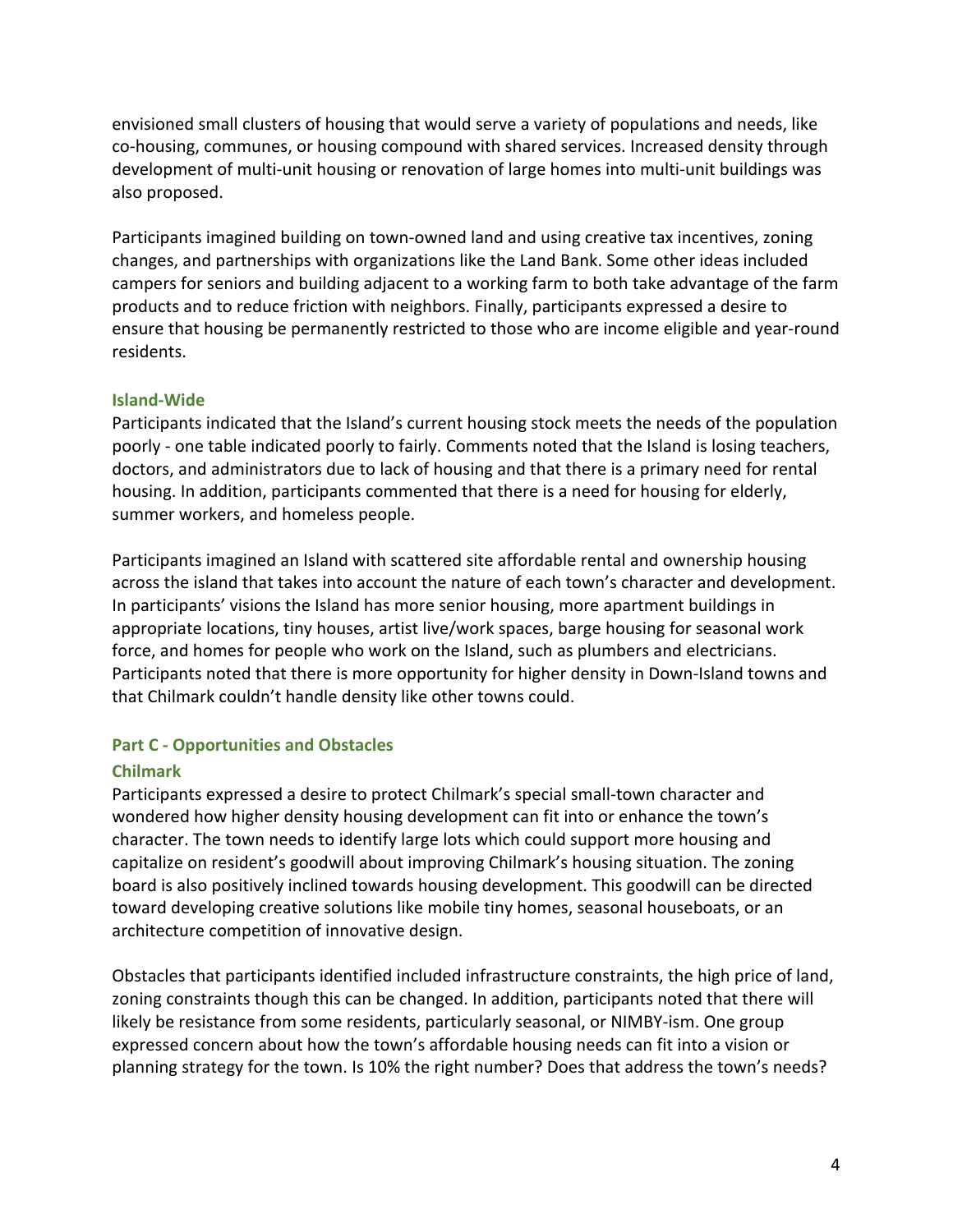#### **Island-wide**

Participants noted Island-wide opportunities to realize the Island-wide vision such as utilizing firehouses/police stations for housing sites, creating an Island-wide housing bank (like the existing Land Bank), Down-Island apartments, more co-housing developments, and to strengthen the organizations already working Island-wide. Some of the obstacles that participants noted include that the towns don't work together, NIMBY, fears, narrow views of affordable housing, and parochial-ness.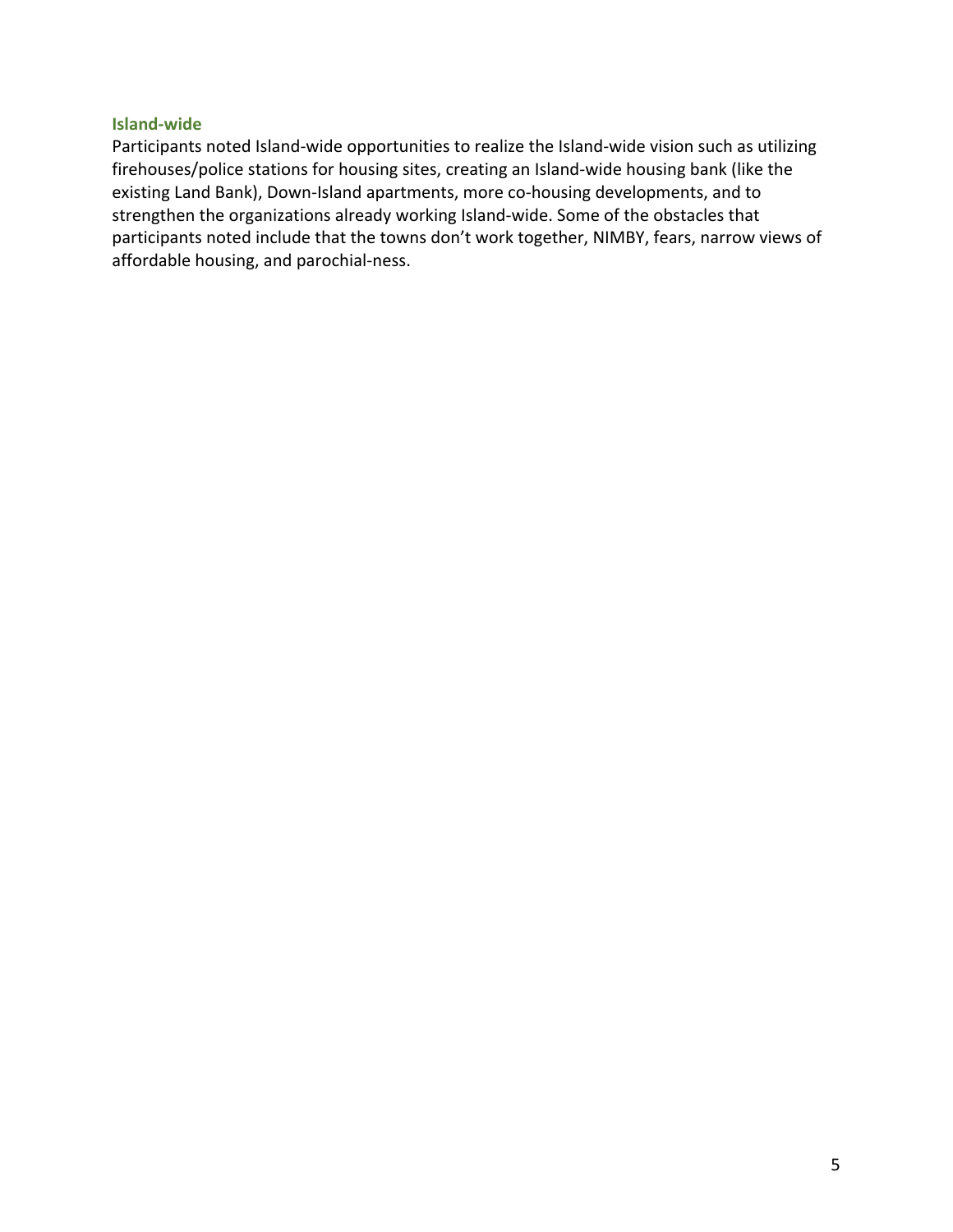# **APPENDIX I: WELCOMING EXERCISES**

#### **MAP**

*Place a pin on the map of the Island where you live* 



Workshop participants were primarily residents of Chilmark, especially residing in the southern section of town. One participant indicated residing in West Tisbury.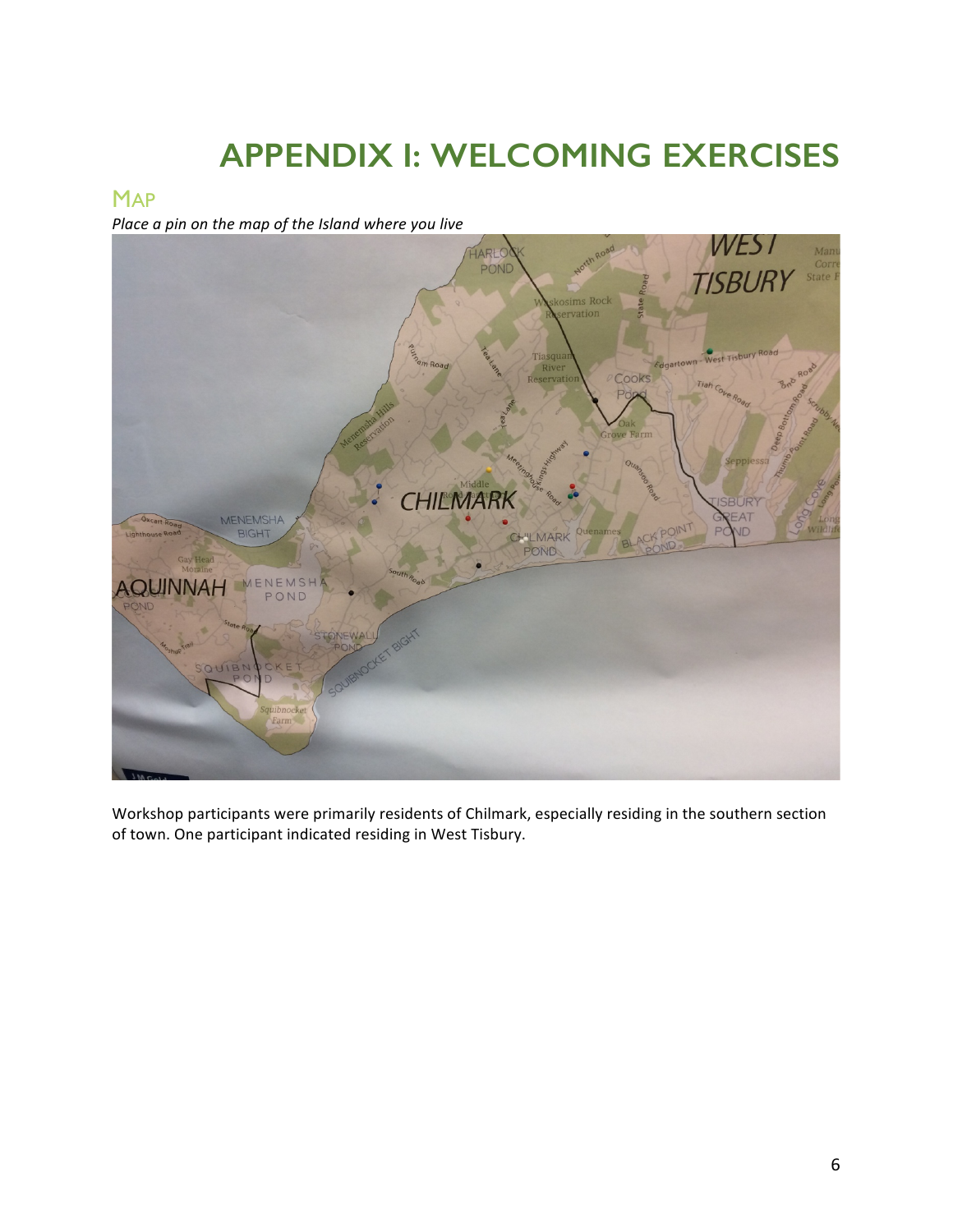## WORD CLOUDS

*Describe a quality you like about Chilmark*

- Sense of history and continuity
- Beauty everywhere
- Caring and involved residents
- Quiet winter
- Beauty of the landscape, peace and quiet
- Rural and community
- Sense of community
- Beautiful landscape
- Beautiful landscape, the people, the rural lifestyle, the beaches
- Childhood home

#### *Describe a quality you like about Martha's Vineyard*

- Mystical landscape
- Open land, conservation-minded residents
- Diversity of people and landscape
- The balance of busy summers and quiet winters
- The diversity of the towns, the land and water, the people, the art
- Diversity of community and towns,
- Variety of communities, climate, perspectives, character of towns, character of landscape
- It's a great place to raise children and a great place to grow old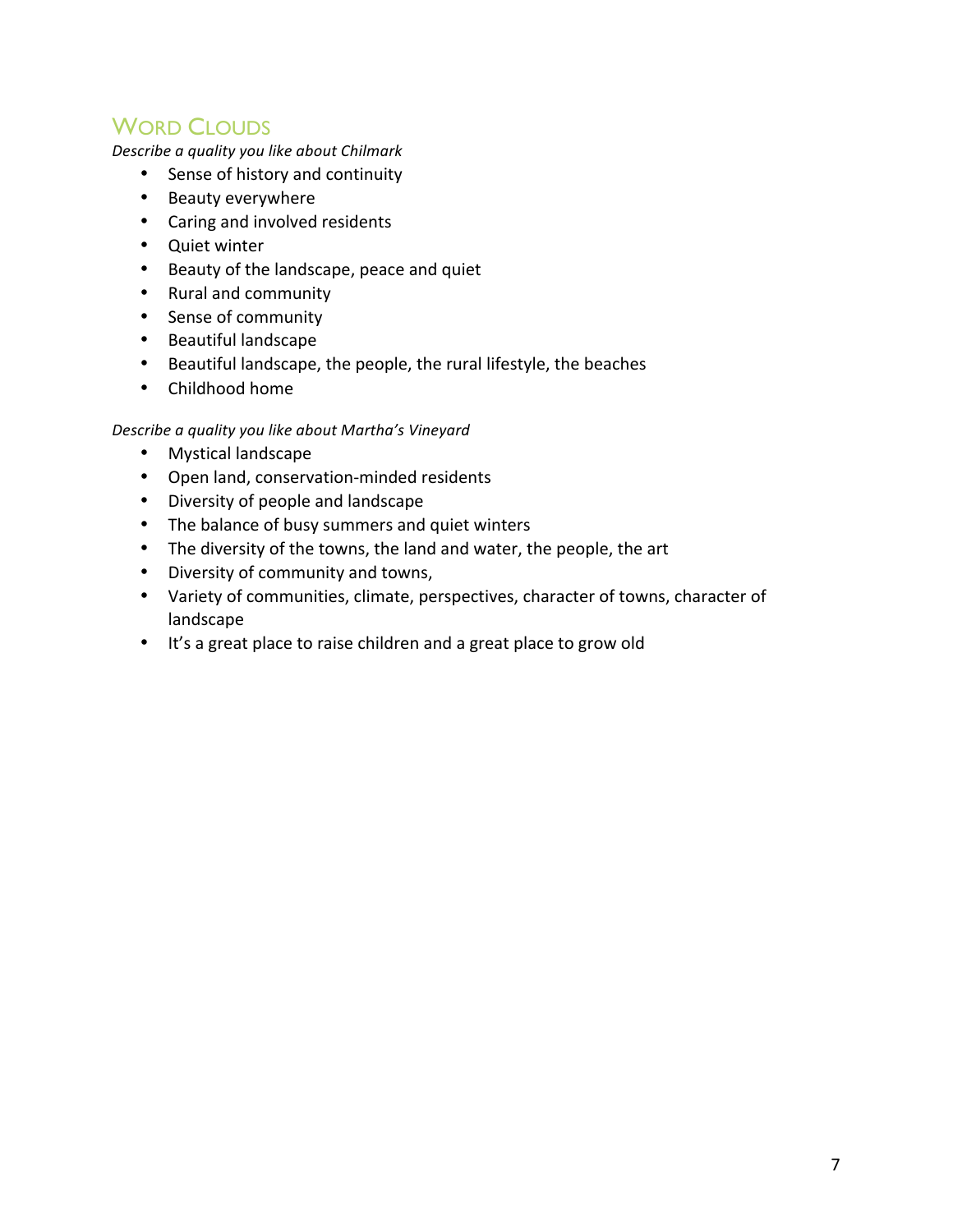# **APPENDIX II: INTERVIEWS**

1. Find a partner

2. Ask you partner the following questions and record their answers.

|                                                          | Respondent                        |
|----------------------------------------------------------|-----------------------------------|
| 1. How long have you lived on the Vineyard? This town?   | 22 part-time, 14 YR               |
| 2. What types of housing have you lived in on the        | Single family; guest house        |
| Vineyard?                                                |                                   |
| 3. Have your housing needs changed over time? If so,     | Change from Island shuffle,       |
| how?                                                     | rented 1980-2002 to full time     |
| 4. What do you believe are the primary housing issues on | Affordable housing for young      |
| the Island and in your community that you hope the this  | and elders                        |
| planning effort will help to address?                    |                                   |
| 5. What differences, if any, do you see between housing  | Lack of compromise/flexibility in |
| issues in your community and Island-wide?                | Chilmark                          |
|                                                          | Respondent                        |
| 1. How long have you lived on the Vineyard? This town?   | 55 years part time, 1 YR          |
| 2. What types of housing have you lived in on the        | Single family; guest house        |
| Vineyard?                                                |                                   |
| 3. Have your housing needs changed over time? If so,     | No                                |
| how?                                                     |                                   |
| 4. What do you believe are the primary housing issues on | Affordable housing for young      |
| the Island and in your community that you hope the this  | people                            |
| planning effort will help to address?                    |                                   |
| 5. What differences, if any, do you see between housing  | Lack of land                      |
| issues in your community and Island-wide?                |                                   |
|                                                          | Respondent                        |
| 1. How long have you lived on the Vineyard? This town?   | 32/12                             |
| 2. What types of housing have you lived in on the        | Guesthouse rental; single family  |
| Vineyard?                                                |                                   |
| 3. Have your housing needs changed over time? If so,     | Escalating rental costs became    |
| how?                                                     | unsupportable                     |
| 4. What do you believe are the primary housing issues on | Chilmark housing is more scarce   |
| the Island and in your community that you hope the this  | and our environment more          |
| planning effort will help to address?                    | fragile                           |
| 5. What differences, if any, do you see between housing  |                                   |
| issues in your community and Island-wide?                |                                   |
|                                                          | Respondent                        |
| 1. How long have you lived on the Vineyard? This town?   | 20 years                          |
| 2. What types of housing have you lived in on the        | Single family                     |
| Vineyard?                                                |                                   |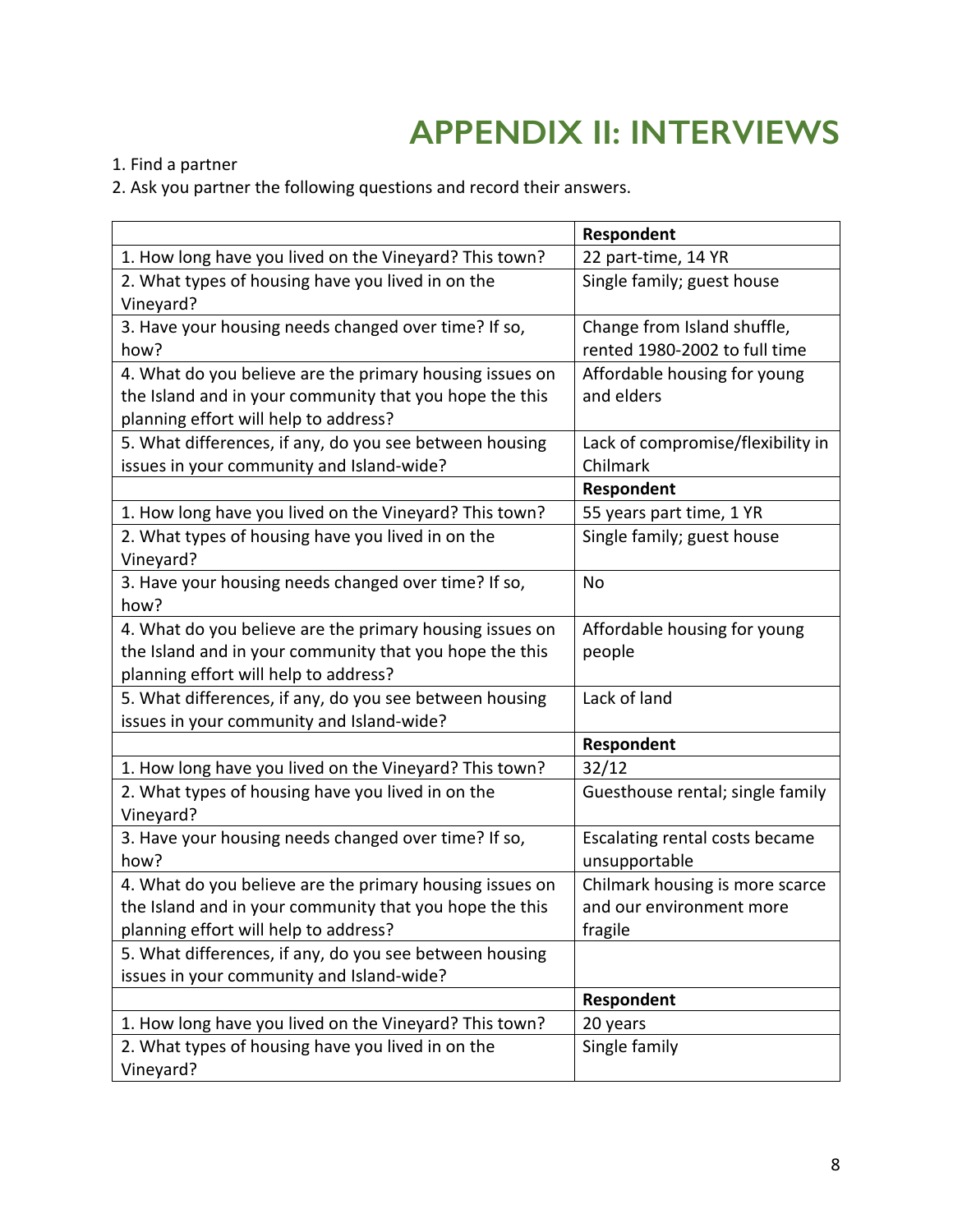| 3. Have your housing needs changed over time? If so,     | Yes. Small house big family to     |
|----------------------------------------------------------|------------------------------------|
| how?                                                     | bigger house and new child.        |
|                                                          | Now empty nesters                  |
| 4. What do you believe are the primary housing issues on | Need more rental housing,          |
| the Island and in your community that you hope the this  | affordable housing, homeless       |
| planning effort will help to address?                    | shelters, planned communities      |
|                                                          | close to town. High density        |
|                                                          | clusters builds community.         |
|                                                          | spread all over=isolation, lack of |
|                                                          | community                          |
| 5. What differences, if any, do you see between housing  | Less affordable housing in         |
| issues in your community and Island-wide?                | Chilmark than higher pop.          |
|                                                          | towns. Higher percentage of        |
|                                                          | unused winter/off season           |
|                                                          | housing                            |
|                                                          | Respondent                         |
| 1. How long have you lived on the Vineyard? This town?   | On and off since birth             |
| 2. What types of housing have you lived in on the        | Single family; garage apartment    |
| Vineyard?                                                |                                    |
| 3. Have your housing needs changed over time? If so,     | Being single=more flexible + lack  |
| how?                                                     | of security                        |
| 4. What do you believe are the primary housing issues on | Housing for non-homeowners-        |
| the Island and in your community that you hope the this  | impossible to afford to live here  |
| planning effort will help to address?                    | unless you have a professional     |
|                                                          | high paying job which impacts      |
|                                                          | quality of life. Big gap (social   |
|                                                          | impact) between homeowners         |
|                                                          | and non-homeowners. Massive        |
|                                                          | private home construction with     |
|                                                          | huge houses that are empty         |
|                                                          | with little or no connection to    |
|                                                          | community so they are divested     |
|                                                          | from being part of the solution    |
| 5. What differences, if any, do you see between housing  | Chilmark is a privileged oasis of  |
| issues in your community and Island-wide?                | space compared to down -           |
|                                                          | Island. Rural village character    |
|                                                          | makes it special so density is     |
|                                                          | antithetical so affordable         |
|                                                          | solutions needs to be              |
|                                                          |                                    |
|                                                          | customized to help preserve        |
|                                                          | character of Island towns          |
| 1. How long have you lived on the Vineyard? This town?   | Respondent                         |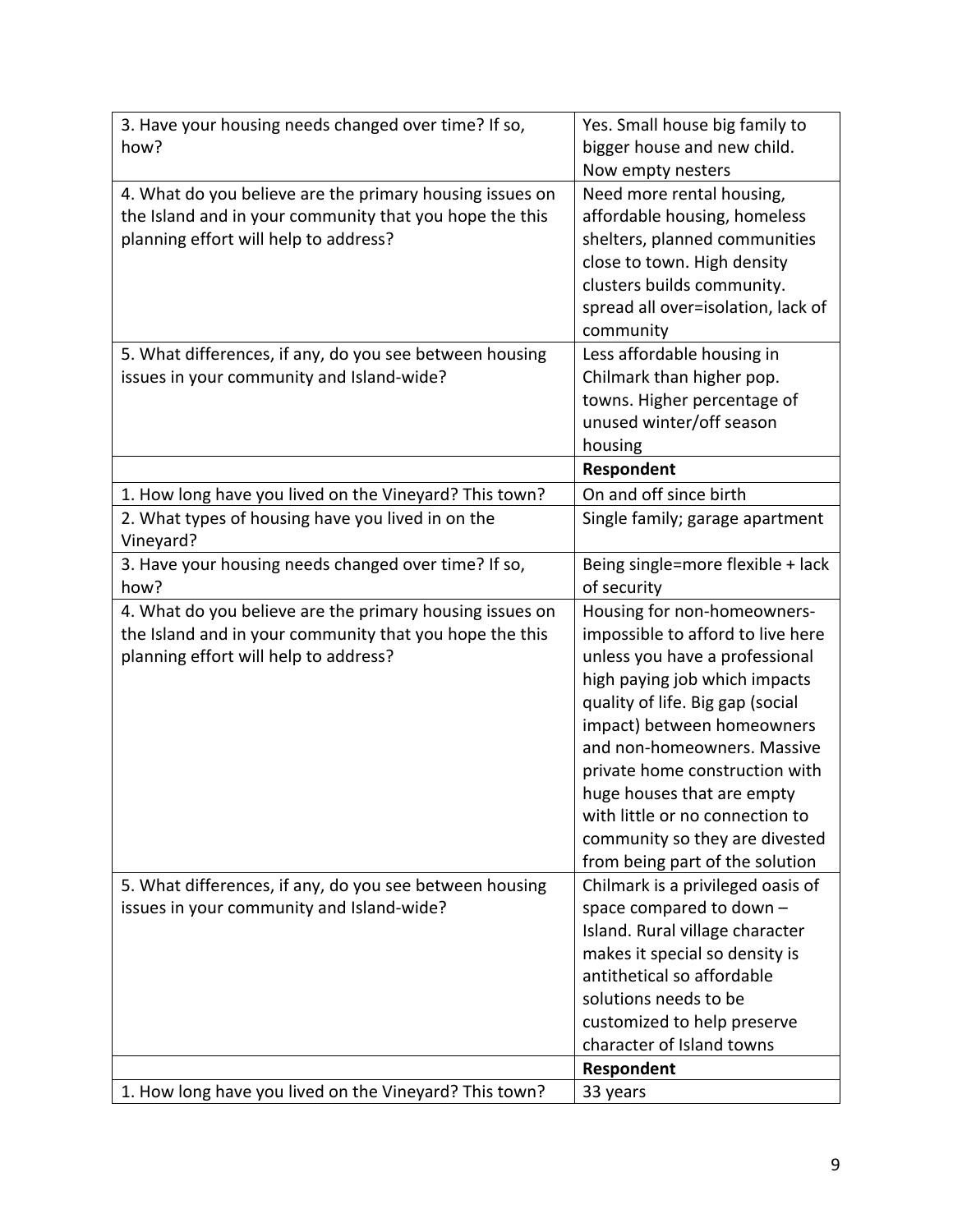| 2. What types of housing have you lived in on the<br>Vineyard?                                       | Single family                                  |
|------------------------------------------------------------------------------------------------------|------------------------------------------------|
| 3. Have your housing needs changed over time? If so,                                                 | Yes, needed one floor living and               |
| how?                                                                                                 | smaller                                        |
| 4. What do you believe are the primary housing issues on                                             | Housing for older people who                   |
| the Island and in your community that you hope the this                                              | are scaling down                               |
| planning effort will help to address?                                                                |                                                |
| 5. What differences, if any, do you see between housing                                              | More older people with fewer                   |
| issues in your community and Island-wide?                                                            | kids in schools. Loss of demand                |
|                                                                                                      | for general/family services                    |
|                                                                                                      | Respondent                                     |
| 1. How long have you lived on the Vineyard? This town?                                               | 6 years                                        |
| 2. What types of housing have you lived in on the                                                    | Single family                                  |
| Vineyard?                                                                                            |                                                |
| 3. Have your housing needs changed over time? If so,<br>how?                                         | No                                             |
| 4. What do you believe are the primary housing issues on                                             | <b>NA</b>                                      |
| the Island and in your community that you hope the this                                              |                                                |
| planning effort will help to address?                                                                |                                                |
| 5. What differences, if any, do you see between housing                                              | Cost of land, lack of town center              |
| issues in your community and Island-wide?                                                            | with amenities                                 |
|                                                                                                      | Respondent                                     |
| 1. How long have you lived on the Vineyard? This town?                                               |                                                |
|                                                                                                      | 3 years                                        |
| 2. What types of housing have you lived in on the                                                    | Single family                                  |
| Vineyard?                                                                                            |                                                |
| 3. Have your housing needs changed over time? If so,<br>how?                                         | No                                             |
| 4. What do you believe are the primary housing issues on                                             | Affordability for young people                 |
| the Island and in your community that you hope the this                                              |                                                |
| planning effort will help to address?                                                                |                                                |
| 5. What differences, if any, do you see between housing                                              | Chilmark prices are too high                   |
| issues in your community and Island-wide?                                                            |                                                |
|                                                                                                      | Respondent                                     |
| 1. How long have you lived on the Vineyard? This town?                                               | 2 years                                        |
| 2. What types of housing have you lived in on the                                                    | Single family                                  |
| Vineyard?                                                                                            |                                                |
| 3. Have your housing needs changed over time? If so,                                                 | Need house with one floor                      |
| how?                                                                                                 |                                                |
| 4. What do you believe are the primary housing issues on                                             | Kids need a home, need workers                 |
| the Island and in your community that you hope the this                                              |                                                |
| planning effort will help to address?                                                                |                                                |
| 5. What differences, if any, do you see between housing<br>issues in your community and Island-wide? | More high price housing and<br>less affordable |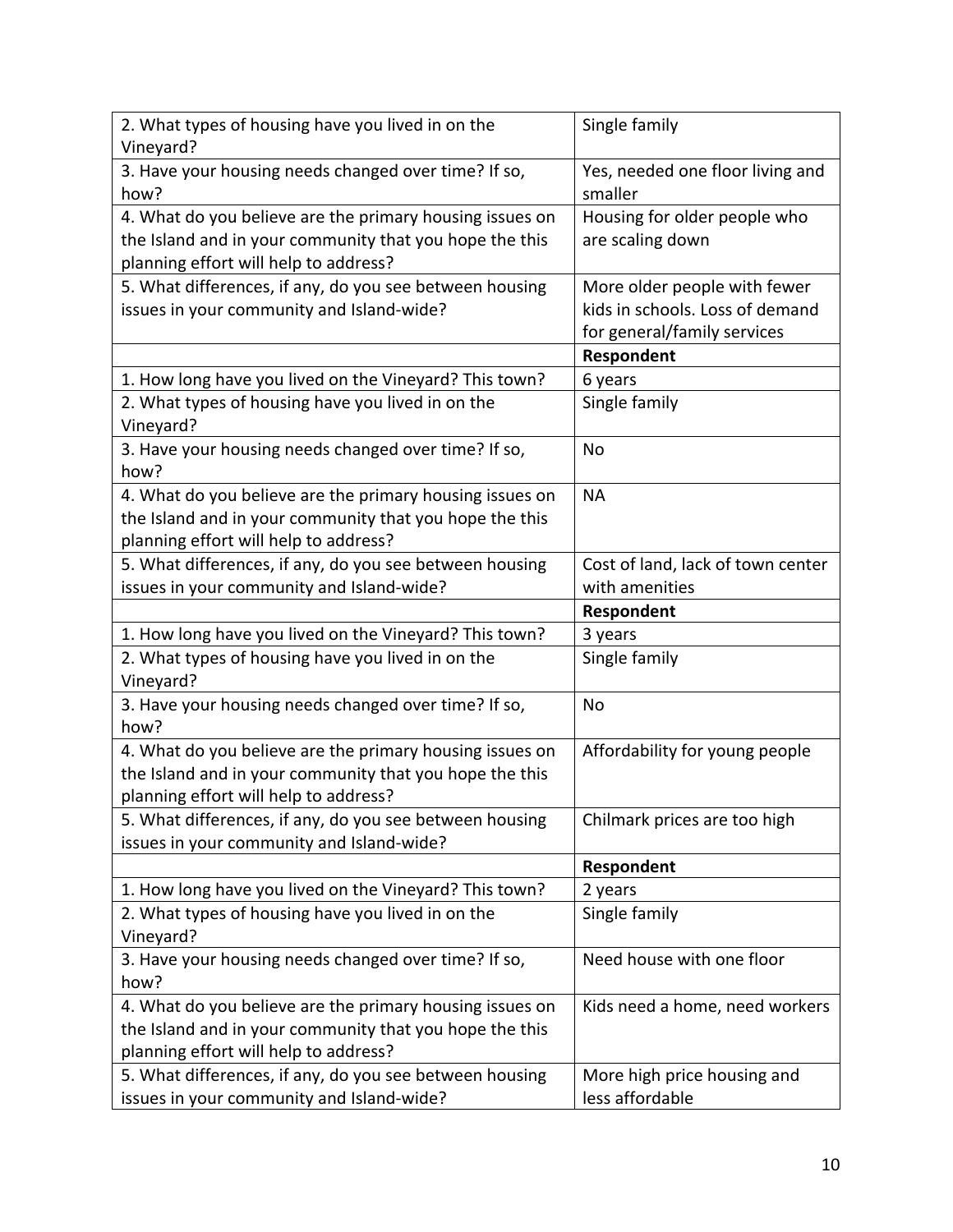|                                                                      | Respondent    |
|----------------------------------------------------------------------|---------------|
| 1. How long have you lived on the Vineyard? This town?               | 72/71         |
| 2. What types of housing have you lived in on the                    | Single family |
| Vineyard?                                                            |               |
| 3. Have your housing needs changed over time? If so,                 | <b>NA</b>     |
| how?                                                                 |               |
| 4. What do you believe are the primary housing issues on             | <b>NA</b>     |
| the Island and in your community that you hope the this              |               |
| planning effort will help to address?                                |               |
| 5. What differences, if any, do you see between housing<br><b>NA</b> |               |
| issues in your community and Island-wide?                            |               |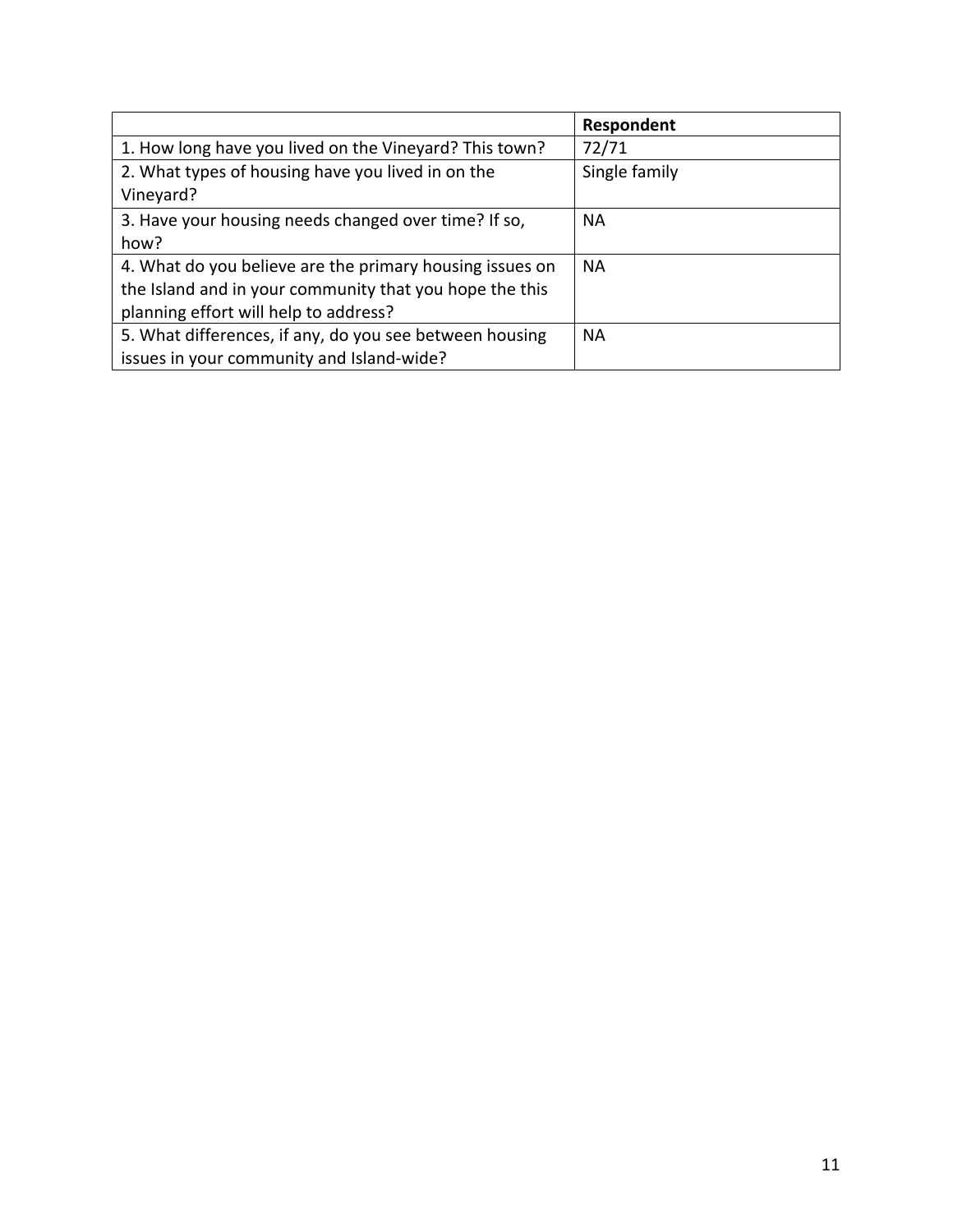# **APPENDIX III: SMALL GROUP DISCUSSIONS**

Working in groups of 4-8, participants discussed the following topics.

## PART A: INTRODUCTIONS AND DEBRIEFING (15 MINUTES)

|                 | I. What is your name and how long have you lived in the Island? (15 minutes)                      |
|-----------------|---------------------------------------------------------------------------------------------------|
| <b>Table A:</b> | Sam, 25 years<br>Jane, 2 years<br>Chaz, 45 years<br>Jessica, 6 years                              |
| Table B:        | Sarah, 20<br>Marie, 33<br>led, 3<br>Annie, 54<br>Jessie, 10                                       |
| <b>Table C:</b> | Linda, 14<br>Candy, 65<br>Michelle, 32<br>Lee, 34<br>Peter, 55 yrs. seasonal, I + YR<br>$\bullet$ |
| <b>Table D:</b> | Sally, 72<br>٠<br><b>Bill</b> , 34<br>Ann, 35<br>Chris, 70<br>Mark, 14                            |

|                 | 2. What was the most important thing you heard about your community's and<br>the Island's housing needs in the presentation tonight? |
|-----------------|--------------------------------------------------------------------------------------------------------------------------------------|
| <b>Table A:</b> | Need for extremely low income rental units                                                                                           |
| <b>Table B:</b> | Affordability gap, incomes vs housing costs-VLI and ELI need most help                                                               |
|                 | Island-wide affordability gap                                                                                                        |
|                 | Need for encouraging economic and social diversity                                                                                   |
|                 | The pressures of seasonal market on year-round housing                                                                               |
| <b>Table C:</b> | How much people are spending (and numbers are probably low)                                                                          |
|                 | How many low-income people                                                                                                           |
|                 | Goal to reach 40B, how to get there seems unclear                                                                                    |
|                 | Seasonal influence                                                                                                                   |
| <b>Table D:</b> | Number of low/moderate households is declining                                                                                       |
|                 | Lots of young people leaving, few under 34 HHs                                                                                       |
|                 | 40% of households spend more than 50% on housing                                                                                     |
|                 | 80% homes are seasonal                                                                                                               |

| 3. What surprised you most about what you heard in the presentation? |                        |
|----------------------------------------------------------------------|------------------------|
| Table A:                                                             | • Average housing cost |
|                                                                      |                        |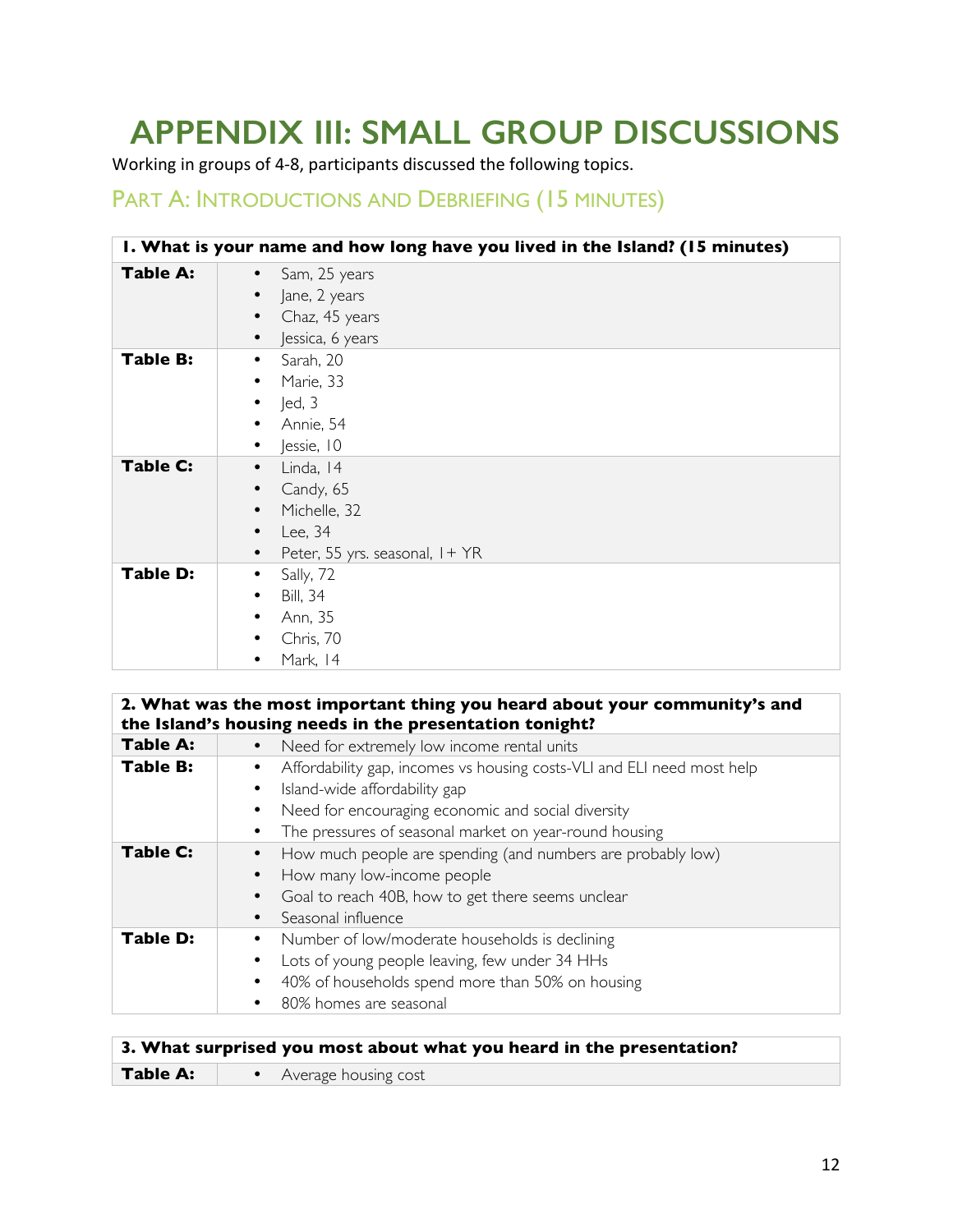|                 | • Surprise at 42% of people spending more than half of income on housing (maybe<br>not accurate?) (Shadow economy-not declaring all income?) |
|-----------------|----------------------------------------------------------------------------------------------------------------------------------------------|
| <b>Table B:</b> | • Median cost of housing \$1.8M                                                                                                              |
|                 | 40B income qualifiers are too low for Vineyard cost of living                                                                                |
| Table C:        | Numbers-high % very low income                                                                                                               |
|                 | Demographic projection- losing working age population                                                                                        |
| Table D:        | Emphasis on Commonwealth's goal of 10% officially affordable                                                                                 |
|                 | See answer to Q2                                                                                                                             |

|                 | 4. What unanswered questions do you have now?                                                                                                                                                                                                                                                                                                                                                                                                                                                                             |
|-----------------|---------------------------------------------------------------------------------------------------------------------------------------------------------------------------------------------------------------------------------------------------------------------------------------------------------------------------------------------------------------------------------------------------------------------------------------------------------------------------------------------------------------------------|
| <b>Table A:</b> | What are ways to create other SHI units other than building new?<br>How will our current housing strategies in Chilmark impact our SHI deficit?<br>(youth lots/homesite housing, accessory apts)                                                                                                                                                                                                                                                                                                                          |
| <b>Table B:</b> | Community housing vs. affordable housing<br>Define housing "needs" as far as Chilmark is concerned-balance of community<br>٠<br>feel vs. affordable housing                                                                                                                                                                                                                                                                                                                                                               |
| Table C:        | models for controlling seasonal ownership?<br>٠<br>Models for creating opportunities?<br>$\bullet$<br>How to keep the balance<br>$\bullet$                                                                                                                                                                                                                                                                                                                                                                                |
| Table D:        | Is Chilmark obligated to do anything if it adopts an HPP?<br>Would DHCD give Chilmark credit in achieving its housing inventory goal in<br>$\bullet$<br>another town if Chilmark pays its share of construction and service costs<br>(schools)?<br>How do we do this and respect the town's character and environment?<br>$\bullet$<br>More info on replacement of modest year-round homes with bigger more<br>$\bullet$<br>expensive seasonal ones<br>Housing values and other data broken out for year-round homes<br>٠ |

## PART B: DEFINING ISSUES AND VISIONING (25 MINUTES)

*Martha's Vineyard communities need a variety of year-round housing options to provide genuine housing choice to residents and to strengthen both the individual communities and the Island as a whole.* 

| I. How well does your community's current housing stock meet the needs of the<br>population? Poor? Fair? Well? Why. |                                                                                                                                 |
|---------------------------------------------------------------------------------------------------------------------|---------------------------------------------------------------------------------------------------------------------------------|
| <b>Table A:</b>                                                                                                     | Poor. Lots of people want to live here and cannot                                                                               |
| Table B:                                                                                                            | Poor to fair. Underserves a large portion of year-round population                                                              |
|                                                                                                                     | No housing for elderly, young singles or young families                                                                         |
| Table C:                                                                                                            | • Poor/fair. Homeowner vs renter                                                                                                |
|                                                                                                                     | Division of seasonal vs year-round                                                                                              |
| Table D:                                                                                                            | • Fair. Most people are probably well housed and happy but there is a significant<br>number who face serious housing challenges |
|                                                                                                                     | The people whose needs weren't met have moved out                                                                               |
|                                                                                                                     | • If "population" includes workers, need not being met                                                                          |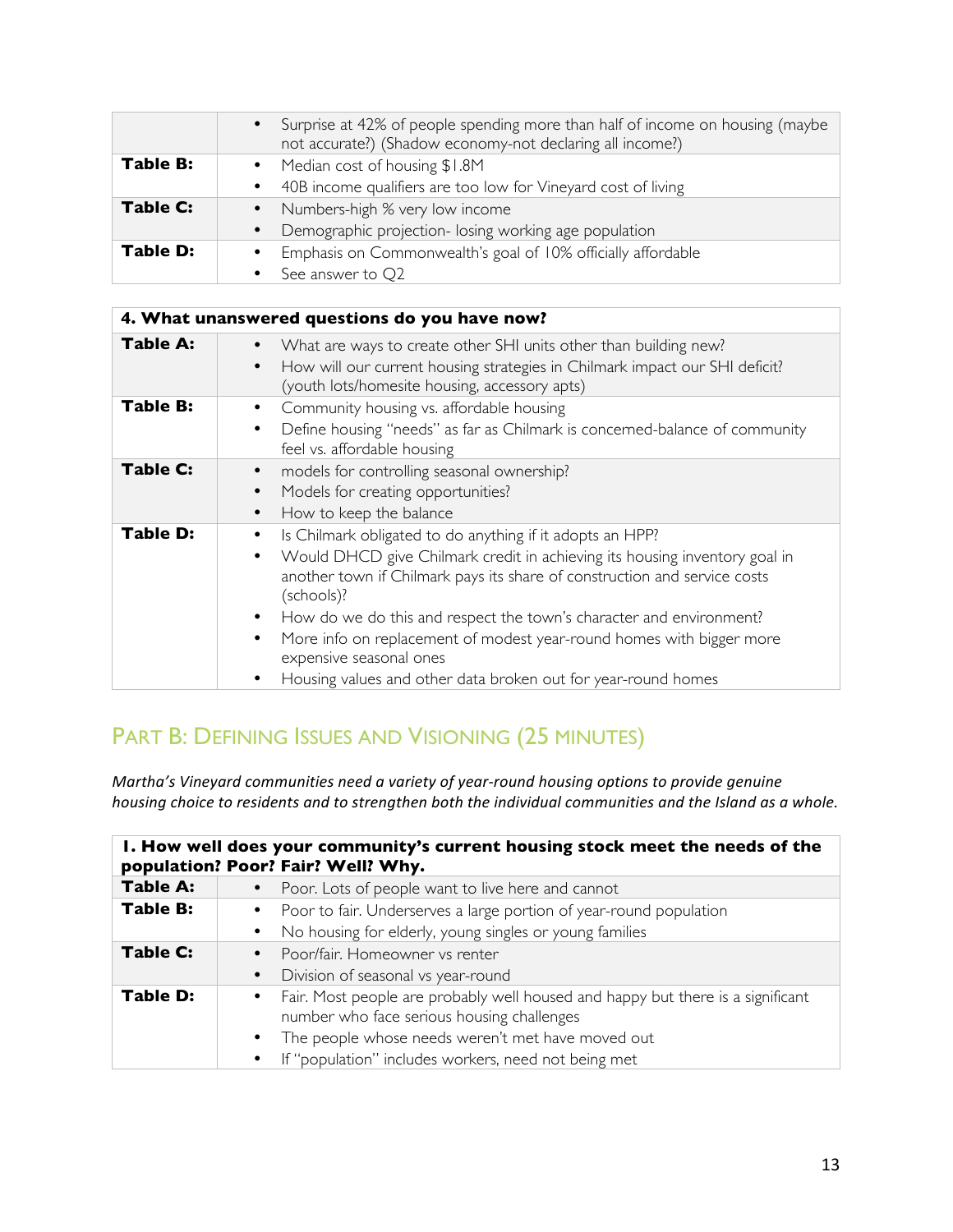| 2. Using perfect-world thinking, imagine that your community had a variety of<br>housing options for a range of incomes, ages, lifestyles, family sizes and needs.<br>What would that be like? What would that look like? |                                                                                                                                                                                                                                                                                                                                                                                                                                                      |
|---------------------------------------------------------------------------------------------------------------------------------------------------------------------------------------------------------------------------|------------------------------------------------------------------------------------------------------------------------------------------------------------------------------------------------------------------------------------------------------------------------------------------------------------------------------------------------------------------------------------------------------------------------------------------------------|
| <b>Table A:</b>                                                                                                                                                                                                           | Co-housing, rental units, clustered and low-income<br>Not an apartment building<br>$\bullet$<br>Abuts working farm to avoid conflict with neighbors<br>$\bullet$<br>Commune-style<br>٠<br>Seasonal workforce housing<br>٠                                                                                                                                                                                                                            |
| <b>Table B:</b>                                                                                                                                                                                                           | More than 400 sq. ft. extra apt<br>$\bullet$<br>School, fire station buildings should include some housing<br>٠<br>Combine projects, zoning adjustment<br>٠<br>Compromise/negotiate with land bank, conservation, transparency in transactions<br>٠<br>Town buy more lots<br>Multi-generational housing-cluster, diverse<br>٠<br>Devt like Middle Line Rd<br>٠<br>Opportunity for architectural innovation<br>٠<br>Town owned property<br>٠          |
| <b>Table C:</b>                                                                                                                                                                                                           | More multi-unit dwellings on large residential properties<br>$\bullet$<br>Allow people to split houses into multifamily<br>٠<br>Elderly housing campers<br>٠<br>Accessory units=400 sq. ft.<br>$\bullet$<br>Island-wide ability to apply to all town housing<br>٠<br>Cultural/ethnic diversity<br>$\bullet$<br>Ok for communities to offer preference to indiv/families who can demonstrate<br>٠<br>personal/prof/community investment in the Island |
| <b>Table D:</b>                                                                                                                                                                                                           | Variety of population-elderly, young families<br>$\bullet$<br>Housing compounds-multifamily-higher density in appropriate places maybe with<br>٠<br>communal services<br>Only works if it serves year-round people already here, must ensure it doesn't<br>٠<br>end up as seasonal + for higher income people, must be permanently income<br>restricted and year-round<br>Also, seasonal workforce multi-unit housing e.g. Menemsha Inn              |

#### **3. How well does the Island's current housing stock meet the needs of the population? Poor? Fair? Well? Why?**

| <b>Table A:</b> | What is waitlist for DCRHA? long probably.                                                        |
|-----------------|---------------------------------------------------------------------------------------------------|
|                 | Losing teachers, doctors, administrators due to lack of housing, need rental stock                |
| Table B:        | Poor to fair. Differs greatly from town to town                                                   |
| <b>Table C:</b> | Poor. Affordability gap                                                                           |
|                 | Need elderly housing in every town<br>$\bullet$                                                   |
|                 | Need housing for summer workers                                                                   |
|                 | Need shelter for homeless people                                                                  |
| Table D:        | Poor. OB and other Down-Island towns are supplying housing that benefits<br>$\bullet$<br>Chilmark |
|                 | Many people on Island are poorly housed                                                           |
|                 |                                                                                                   |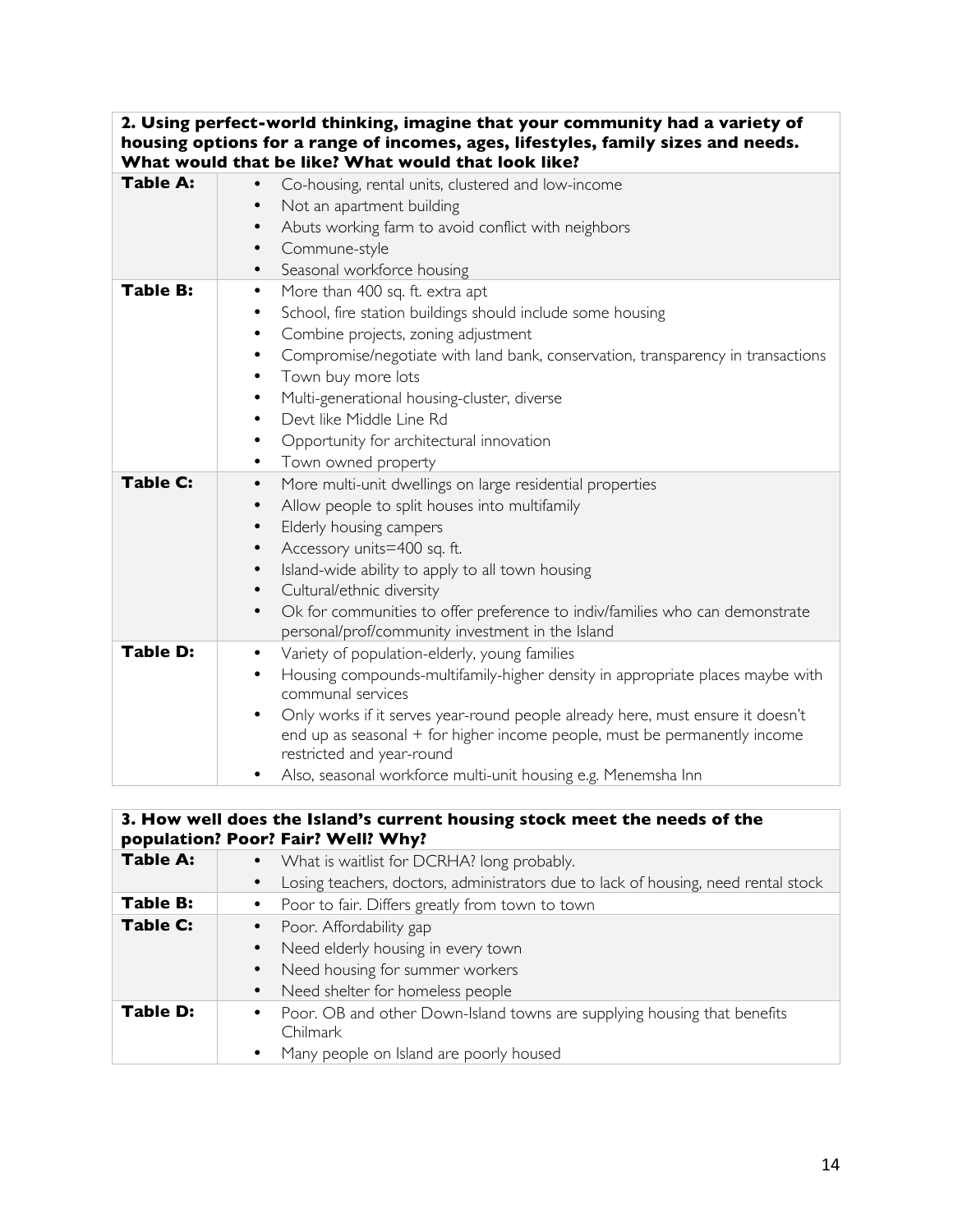#### **4. Imagine that the Island had a variety of housing options for a range of incomes, ages, lifestyles, family sizes and needs. What would that be like? What would that look like?**

| ישעת וותכי |                                                                                                                                                                                                                                                                                                                                                                                                                                                    |
|------------|----------------------------------------------------------------------------------------------------------------------------------------------------------------------------------------------------------------------------------------------------------------------------------------------------------------------------------------------------------------------------------------------------------------------------------------------------|
| Table A:   | Scattered sites that provide rental +ownership options across the Island<br>MUST take into account nature of each town<br>$\bullet$<br>Barge housing for seasonal workforce<br>$\bullet$<br>Elder housing should be down-Island to use amenities<br>$\bullet$                                                                                                                                                                                      |
| Table B:   | More senior housing<br>More seasonal help<br>More apt buildings like in Tisbury<br>$\bullet$                                                                                                                                                                                                                                                                                                                                                       |
| Table C:   | Artist housing/live and work space<br>$\bullet$<br>Tiny houses<br>$\bullet$<br>Houses for people who work on houses-plumbers, electricians, caretakers, etc.<br>$\bullet$<br>How far can housing expansion go before acceptable density is reached?<br>$\bullet$                                                                                                                                                                                   |
| Table D:   | Same as Chilmark vision but working together with other towns to put housing in<br>٠<br>most cost-effective locations often down-island where land is cheaper and<br>services are available. We need to look at cost sharing so Chilmark pays its fair<br>share of infrastructure and town services<br>projects like Island co-housing<br>More help to allow older people to stay home, a way for another person/family<br>to live on the property |

| 5. Describe any differences and similarities from what you saw for your<br>community and for the Island. |                                                                                              |  |
|----------------------------------------------------------------------------------------------------------|----------------------------------------------------------------------------------------------|--|
| Table A:                                                                                                 | • Chilmark can't handle density like other towns can (infrastructure and rural<br>character) |  |
| Table B:                                                                                                 | • More oppty's for high density down-Island                                                  |  |
| Table C:                                                                                                 | Similar                                                                                      |  |
| Table D:                                                                                                 | <b>NA</b>                                                                                    |  |

## PART C: OPPORTUNITIES AND OBSTACLES (20 MINUTES)

We know that it is not easy to address housing issues—especially in a place with such a fragile environment, infrastructure limitations, and common public misconceptions. You know your communities best-what could work and what would never fly. With this in mind...

Using real-world thinking, what are some of the opportunities and obstacles to realizing the perfect*world* envisioned in Part B above? Both in your community and Island-wide?

| <b>Table A</b>    | <b>Opportunities</b>                                                                                                                                            | <b>Obstacles</b>                                                                                                               |
|-------------------|-----------------------------------------------------------------------------------------------------------------------------------------------------------------|--------------------------------------------------------------------------------------------------------------------------------|
| Your<br>community | Lots of good will to improve<br>$\bullet$<br>housing situation<br>• Lots of big lots left<br>• in exchange for special permit<br>for larger house, could we ask | • Lack of land<br>• Neighbor dismay<br>• Zoning (remediable)<br>• Existing infrastructure (which we<br>are not keen to change) |
|                   | for a homesite lot? Incentives.                                                                                                                                 | Mindset                                                                                                                        |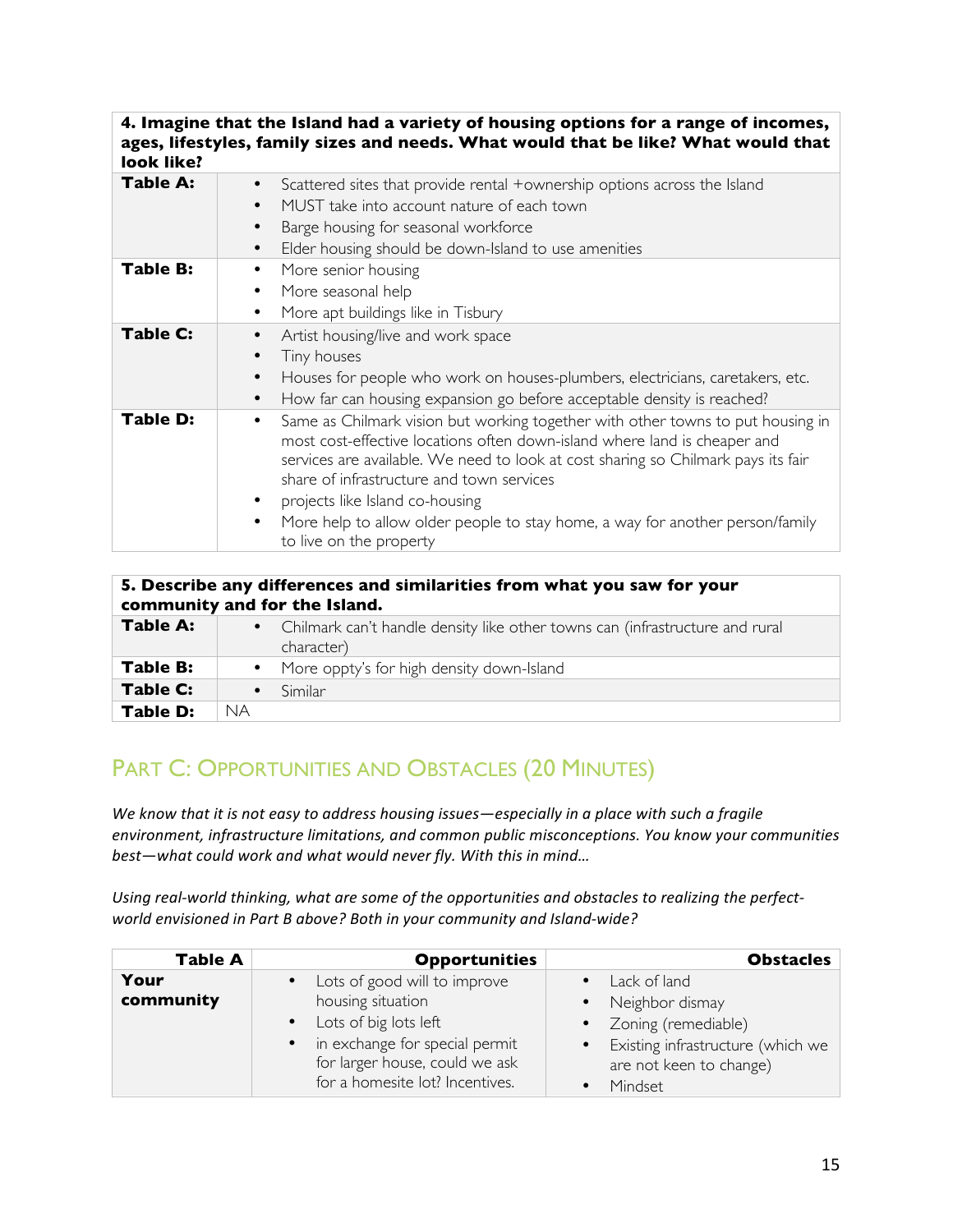| Island-wide | • Everyone knows there is a need<br>A lot of interest in action | • We can't work together among<br>towns<br>• Why is there not another co-<br>housing development and what<br>would it take to make that kind<br>of affordable housing? |
|-------------|-----------------------------------------------------------------|------------------------------------------------------------------------------------------------------------------------------------------------------------------------|
|             |                                                                 |                                                                                                                                                                        |

| <b>Table B</b>     | <b>Opportunities</b>                                                                                                                                                                                                                  | <b>Obstacles</b>                                                                                                                                                                                                                                                                                                                                                                                                  |
|--------------------|---------------------------------------------------------------------------------------------------------------------------------------------------------------------------------------------------------------------------------------|-------------------------------------------------------------------------------------------------------------------------------------------------------------------------------------------------------------------------------------------------------------------------------------------------------------------------------------------------------------------------------------------------------------------|
| Your<br>community  | Assets-take stock of open space<br>$\bullet$<br><b>IMBY</b><br>$\bullet$<br>Houseboats<br>$\bullet$<br>Tiny homes<br>Mobile tiny houses in town<br>$\bullet$<br>property<br>Zoning board=friendly to<br>$\bullet$<br>housing planning | <b>NIMBY</b><br>$\bullet$<br>tension between seasonal<br>$\bullet$<br>homeowners and year-round<br>community<br>Affordable housing efforts must<br>$\bullet$<br>adhere to town priorities<br>Fear of changing character<br>$\bullet$<br>versus inclusion<br>10% is a realistic goal because of<br>$\bullet$<br>community profile?<br>People value the historic under<br>$\bullet$<br>populated nature of the town |
| <b>Island-wide</b> | <b>SAME</b><br>Firehouse/police                                                                                                                                                                                                       | <b>SAME</b><br>٠                                                                                                                                                                                                                                                                                                                                                                                                  |

| Table C            | <b>Opportunities</b>                                                                                                                                                     | <b>Obstacles</b>                                                                                                                                 |
|--------------------|--------------------------------------------------------------------------------------------------------------------------------------------------------------------------|--------------------------------------------------------------------------------------------------------------------------------------------------|
| Your<br>community  | New housing at new fire station<br>$\bullet$<br>ID large properties and look for<br>$\bullet$<br>a chance to buy a piece<br>Housing bank like the land bank<br>$\bullet$ | Low caps for re-sale of youth<br>lots<br>• Zoning by-laws work against AH<br>Funding-for town purchase of<br>$\bullet$<br>land need housing bank |
| <b>Island-wide</b> | Island-wide housing bank<br>Re-create down-Island apts<br>$\bullet$<br>More shared space<br>$\bullet$                                                                    | • Too narrow a view of what<br>housing needs to be                                                                                               |

| <b>Table D</b>    | <b>Opportunities</b>                                                                                                                                                                 | <b>Obstacles</b>                                                                                                                                                                                                                                                                                                                                                                                                                                                                                     |
|-------------------|--------------------------------------------------------------------------------------------------------------------------------------------------------------------------------------|------------------------------------------------------------------------------------------------------------------------------------------------------------------------------------------------------------------------------------------------------------------------------------------------------------------------------------------------------------------------------------------------------------------------------------------------------------------------------------------------------|
| Your<br>community | Chilmark owns land on Peaked<br>$\bullet$<br>Hill<br>Friendly 40Bs in partnership with<br>$\bullet$<br>private or non-profits could be<br>powerful tool in creating housing<br>forms | Lack of infrastructure,<br>$\bullet$<br>transportation<br>High cost of land due to<br>$\bullet$<br>pressure from seasonal residents<br>Community resistance to higher<br>$\bullet$<br>density<br>Limited availability of town land<br>$\bullet$<br>Zoning doesn't facilitate<br>٠<br>Tax policies favor McMansions<br>There is so much demand for<br>$\bullet$<br>high price housing here that the<br>market alone cannot deal with<br>this, the normal laws of supply<br>and demand don't apply, we |